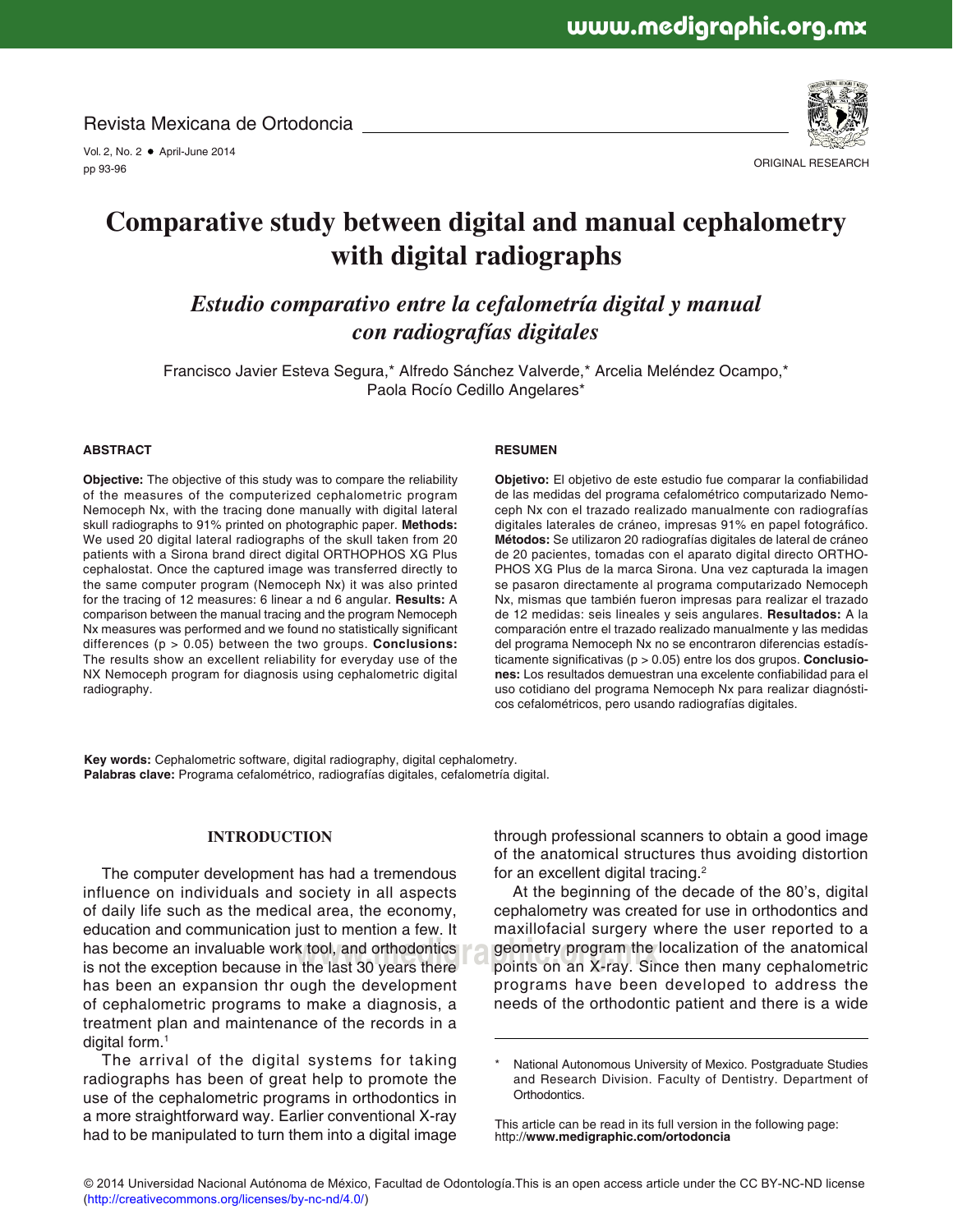variety of analysis for both lateral and posteroanterior computerized tracings, measurements as well as for analysis of plaster models.

In 1982 this kind of computer programs began to be used in orthodontics and maxillofacial surgery thus allowing a simulation of the effects from dental decompensation to maxillary, mandibular and chin skeletal movements.<sup>3,4</sup>

With the objective of verifying the reliability of growth predictions with digital cephalometric programs for orthodontics, there have been studies where cases of class II division I malocclusion were analyzed and growth predictions were performed and they were all treated with the Frankel activator (miofunctional appliance). Once orthopedic therapy was completed, the treatment was compared with the prediction. It was concluded that it is efficient to use predictions in orthodontics and orthopedics through digital programs. In this study it was not specified what kind of radiographs were used.<sup>5</sup>

Authors such as Thomas J. and Jessica M. have made comparisons between cephalometric program measurements to determine the reliability of one of these: (ACAS AND OSPES), were purchased and they used 15 radiographs, obtaining as a conclusion that ACAS is more reliable for soft profile measurements traced in orthodontics and orthognathic surgery than the OSPES. They do not mention the type of X-ray that was used.<sup>6</sup>

In this regard, Tourne L. emphasizes that the use of digital images is more efficient for tracing but describes processing limitations to perform the digital image and makes a critical review of its major applications in the field of orthodontics (i.e, growth and surgical prediction). He also shows that digital techniques are less accurate than the ones made manually.<sup>7</sup> There have been other studies carried out with the program (Quick Ceph II), where growth was evaluated prior to treatment and compared post-treatment with X-rays. They studied 30 patients growth VTO, manually and in the software. Ten measurements were used in the radiographs. As a result, it was demonstrated that growth prediction with software cephalometric tracings provided a good graphical representation with an accuracy of 4 out of 10 variables and in the growth prediction with manual tracing it was 3 out of to 10 variables. As conclusion, they emphasized that software tracing is reliable to perform a VTO; the computer offers the benefits of a faster access to information and greater accuracy in the location production, as well as its use for patient education. This study was carried out with conventional radiographs that were manipulated into a digital format.<sup>8</sup>

Cohen digitized conventional radiographs and conducted superimpositions with digital radiographs of the same patient showing that it is less accurate to try to convert conventional radiographs into digital ones because linear measurements changes occur when tracing them. If begun with digital radiography, it is desirable to finish with these same rays to obtain a good superimposition and be able to verify the posttreatment changes.<sup>9</sup>

The use of digital radiography has many advantages such as higher sharpness which facilitates the placement of anatomic points. We can perform faster cephalometric diagnosis and offer several diagnosis but the disadvantage is that some orthodontists do not know how to use cephalometric programs and for this reason they refuse to change; coupled with this, the cost of the cephalometric programs is high and some orthodontists think that there is no point in investing in a program so expensive if they can do it manually. However it is a good financial investment and the trend in orthodontics is a paper-free office.<sup>10</sup>

## **MATERIALS AND METHODS**

oftware cephalometric and measurements were used. The digital tracings were of two measurements were in the printe<br>applical representation of printed and superimposed over the printed image in They were carried out randomly in 20 patients; 20 samples of digital radiographic lateral headfilms in the Radiology Department of the Postgraduate Studies and Research Division, UNAM, with the direct digital appliance XG Plus ORTHOPOS Sirona brand. It was operated with 71 kilovolts (kV) and a milliamperage (mA) of 15 with an exposure time of 11 seconds. The images were also printed to 91% on medical paper because in a pilot study it was observed that in this percentage gave us a 1:1 ratio. Subsequently, two groups of cephalometry were created; group 1 (n = 20) with digital images in the program Nemoceph Nx and group  $2$  (n = 20) with printed digital images. Anatomical structures were drawn in the Nemoceph Nx cephalometric program, in which the digital image was transferred directly to the 91% without any manipulation. The program showed multiple analysis, but only 6 linear measures and 6 elating and angular printed and superimposed over the printed image in order to reposition the anatomical landmarks thus avoiding a greater margin for error.

> Then the linear and angular tracings of these headfilms were measured (1) facial convexity, (2) SL distance, (3) Pg to NaB distance, (4) posterior cranial base length, (6) upper facial height, (7) facial depth, (8) maxillary depth, (9) SNA, (10) SNB, (11) ANB, (12) angle of the saddle. To determine if there were statistically significant differences of the variables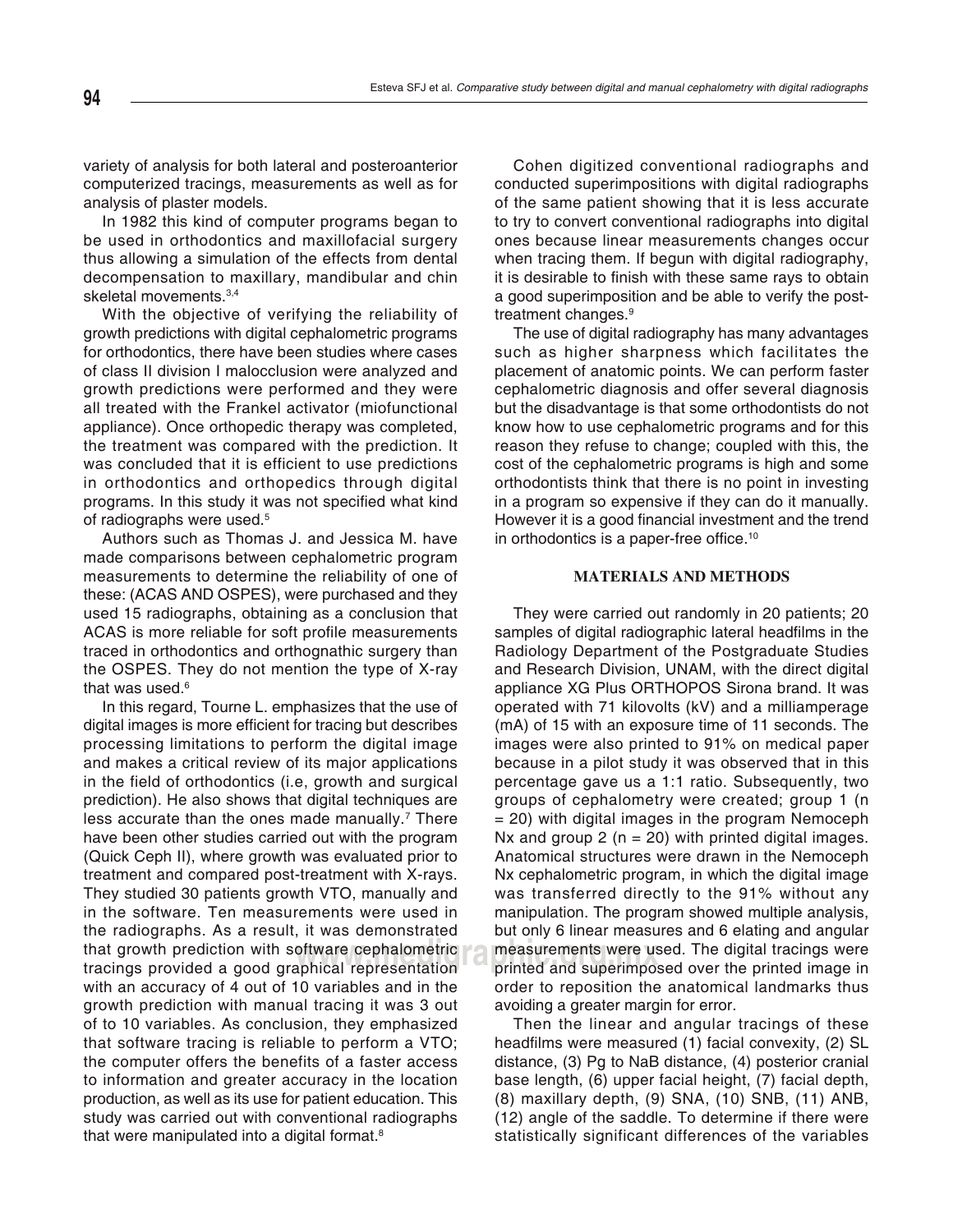measured with the software Nemoceph Nx and the manual tracings a statistical analysis was performed using t (Student).

## **RESULTS**

**Este documento es elaborado por Medigraphic** convexity 5.4 mm (SD = 2.5) and 5.3 mm (SD = 2.5); The averages of each of the variables measured with the Nx Nemoceph program and with the manual technique were the following respectively: facial SL distance 39.5 mm (SD = 7.4) and 39.7 mm (SD = 7.4); Pg to NaB distance 1.3 mm  $(SD = 1.1)$  and 1.2 mm ( $SD = 1.1$ ); length of the anterior cranial base 61.6 mm (SD = 5.3) and 61.4 mm (SD = 5.1); length of the posterior cranial base 31.5 mm (SD = 4.4) and 31.6 mm (SD = 4.3); upper facial height 112.7 mm (SD = 10.6) and 112.7 mm (SD = 10.4); facial depth  $87.8^\circ$  $(SD = 2.7)$  and 87.9 $\textdegree$  (SD = 2.7); maxillary depth 93.4 $\textdegree$  $(SD = 3.5)$  and 93.4 $\textdegree$  (SD = 3.4); SNA 83.5 $\textdegree$  (SD = 4.0) and 83.5 $^{\circ}$  (SD = 4.0); SNB 78.4 $^{\circ}$  (SD = 3.2) and 78.9 $^{\circ}$  $(SD = 3.0)$ ; ANB 5.0 $\degree$  (SD = 2.1) and 5.0 $\degree$  (SD = 2.2) and sella turcica angle 126.4° (SD = 5.4) and 126.4°  $(SD = 5.4)$ . Despite the fact that the values do not show significant differences ( $p > 0.05$ ) it was determined that tracings with the cephalometric program Nemoceph Nx have greater accuracy in comparison with manually traced radiographs (Tables I and II).

#### **DISCUSSION**

The advantages and disadvantages of digital radiography and its reliability with the cephalometric programs mentioned have been discussed, but previous studies have been carried out in conventional radiography that have been manipulated to convert them into digital format in this regard. Cohen<sup>9</sup> mentioned that despite the use of a scanner for the professional handling of a conventional radiography when trasnfering it to digital, there is a difference in linear measurements that can slightly modify the diagnosis. The advantage of using digital radiography is that there is 0% of error by transferring the program to perform some cephalometric tracings, and with the advantage of having a good sharpness to visualize anatomical structures the patients.

#### **CONCLUSIONS**

Digital records are being used more today according to a «paperless» model of storage. Cephalometric radiographs have received much attention on the part of software developers in its attempt to design the ideal program for cephalometric analysis. According to the present study the Nemoceph Nx program may be

| Variables   | Nemoceph Nx<br>Average | Manual<br>Average | Significance<br>t (Student) |
|-------------|------------------------|-------------------|-----------------------------|
| Conv.       | $5.4 \text{ mm}$       | $5.3 \text{ mm}$  | 0.211                       |
| <b>SL</b>   | 39.5 mm                | 39.7 mm           | 0.013                       |
| Pg to NaB   | $1.3 \text{ mm}$       | $1.2 \text{ mm}$  | 0.269                       |
| <b>LACB</b> | 61.6 mm                | 61.4 mm           | 0.052                       |
| <b>LPCB</b> | $31.5$ mm              | 31.6 mm           | 0.146                       |
| AFH         | 112.7 mm               | 112.7 $mm$        | 0.328                       |

## **Table I.** Comparison of linear measurements.

## **WW Table II.** Comparison of angular averages.

| Variables           | Nemoceph Nx<br>Average | Manual<br>Average | Significance<br>t (Student) |
|---------------------|------------------------|-------------------|-----------------------------|
| Facial P.           | $87.8^\circ$           | $87.9^\circ$      | 0.196                       |
| Maxilar D.          | $93.4^\circ$           | $93.4^{\circ}$    | 0.580                       |
| <b>SNA</b>          | $83.5^\circ$           | $83.5^\circ$      | 0.274                       |
| <b>SNA</b>          | 78.4°                  | 78.9°             | 0.260                       |
| <b>ANB</b>          | $5.0^\circ$            | $5.0^\circ$       | 0.877                       |
| Sella turcica angle | 126.4°                 | 126.4°            | 0.624                       |